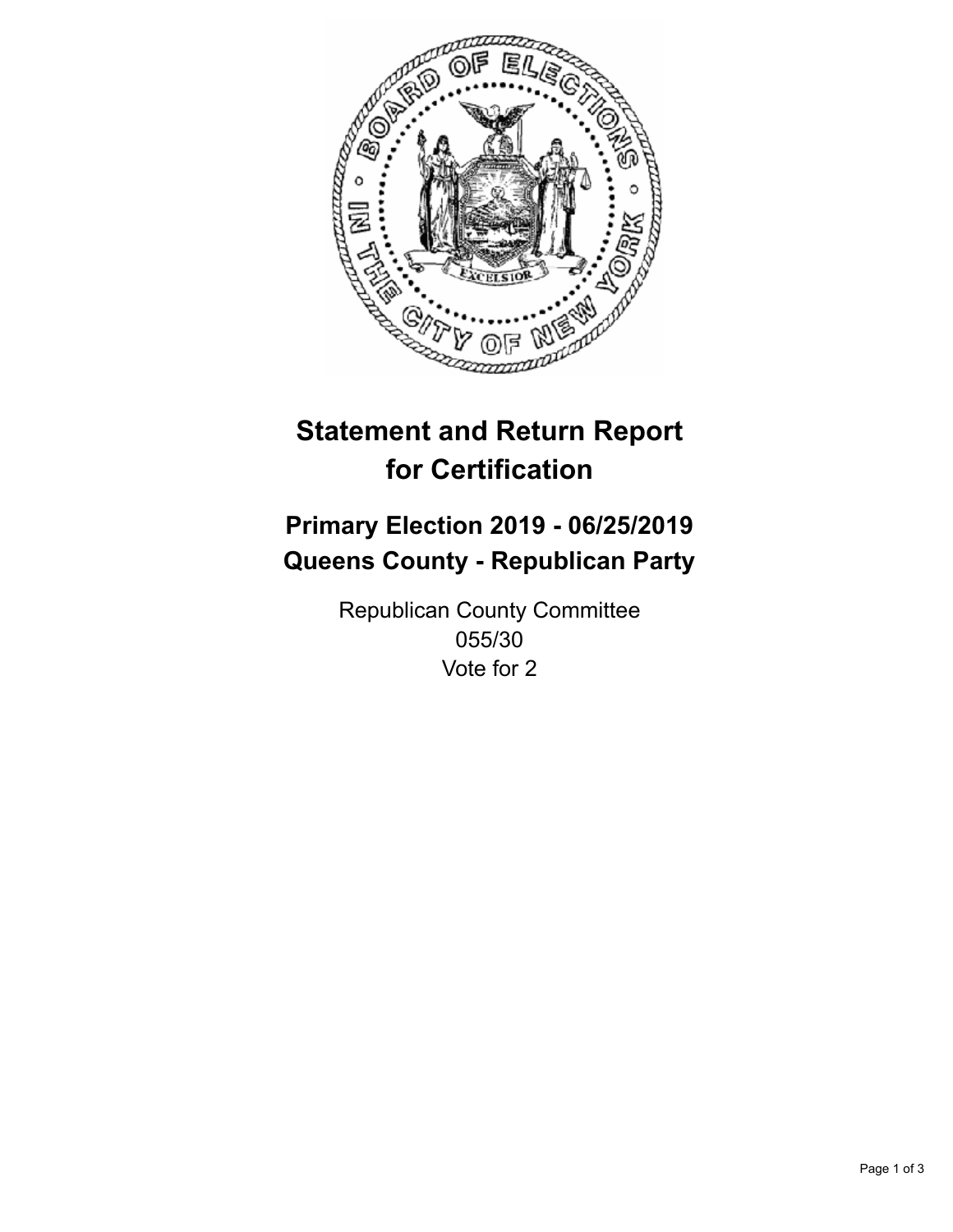

## **Assembly District 30**

| ROBERT MAKOWSKI<br><b>Total Votes</b>                    | 0<br>0 |
|----------------------------------------------------------|--------|
| <b>ALICE LEMOS</b>                                       | 0      |
| <b>MICHAEL KROMAR</b>                                    | 0      |
| ANGELA MARIA SCICUTELLA                                  | 0      |
| <b>Total Applicable Ballots</b>                          | 0      |
| Less - Inapplicable Federal/Special Presidential Ballots | 0      |
| <b>Total Ballots</b>                                     | 0      |
| AFFIDAVIT                                                | 0      |
| ABSENTEE / MILITARY                                      | 0      |
| <b>MANUALLY COUNTED EMERGENCY</b>                        | 0      |
| PUBLIC COUNTER                                           | 0      |